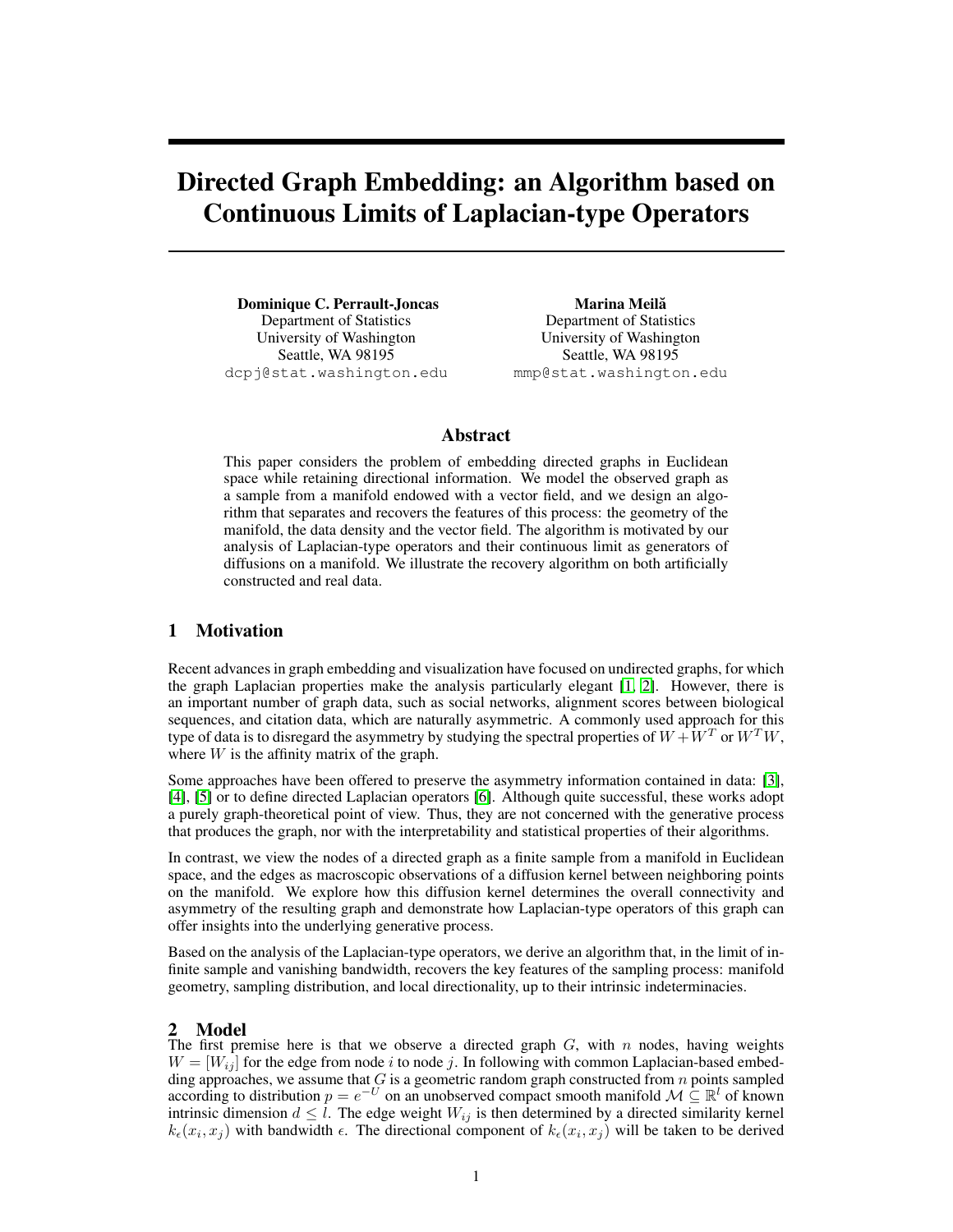from a vector field r on M, which assigns a preferred direction between weights  $W_{ij}$  and  $W_{ji}$ . The choice of a vector field  $\bf{r}$  to characterize the directional component of  $G$  might seem restrictive at first. In the asymptotic limit of  $\epsilon \to 0$  and  $n \to \infty$  however, kernels are characterized by their diffusion, drift, and source components [\[7\]](#page-8-6). As such, r is sufficient to characterize any directionality associated with a drift component and as it turns out, the component of r normal  $\mathcal{M}$  in  $\mathbb{R}^l$  can also be use to characterize any source component. As for the diffusion component, it is not possible to uniquely identify it from G alone [\[8\]](#page-8-7). Some absolute knownledge of  $\mathcal M$  is needed to say anything about it. Hence, without loss of generality, we will construct  $k_{\epsilon}(x_i, x_j)$  so that the diffusion component ends being isotropic and constant, i.e. equal to Laplace-Beltrami operator  $\Delta$  on M.

The schematic of this generative process is shown in the top left of Figure [1](#page-1-0) below.



From left to right: the graph generative process mapping the sample on  $\mathcal M$  to geometric random graph G via the kernel  $k_{\epsilon}(x, y)$ , then the subsequent embedding  $\Psi_n$  of G by operators  $H_{aa,n}^{(\alpha)}$ ,  $H_{ss,n}^{(\alpha)}$  (defined in section [3.1\)](#page-3-0). As these operators converge to their respective limits,  $H_{aa}^{(\alpha)}$  and  $H_{ss}^{(\alpha)}$ , so will  $\Psi_n \to \Psi$ ,  $p_n \to p$ , and  $\mathbf{r}_n \rightarrow \mathbf{r}$ . We design an algorithm that, given  $G$ , produces the top right embedding ( $\Psi_n$ ,  $p_n$ , and  $\mathbf{r}_n$ ).

<span id="page-1-0"></span>Figure 1: Schematic of our framework.

The question is then as follows: can the generative process' geometry M, distribution  $p = e^{-U}$ , and directionality r, be recovered from G? In other words, is there an embedding of G in  $\mathbb{R}^m$ ,  $m \geq d$ that approximates all three components of the process and that is also consistent as sample size increases and the bandwidth vanishes? In the case of undirected graphs, the theory of Laplacian eigenmaps [\[1\]](#page-8-0) and Diffusion maps [\[9\]](#page-8-8) answers this question in the affirmative, in that the geometry of M and  $p = e^{-U}$  can be inferred using spectral graph theory. The aim here is to build on the undirected problem and recover all three components of the generative process from a directed graph  $G$ .

The spectral approach to undirected graph embedding relies on the fact that eigenfunctions of the Laplace-Beltrami operator are known to preserve the local geometry of  $M$  [\[1\]](#page-8-0). With a consistent empirical Laplace-Beltrami operator based on  $G$ , its eigenvectors also recover the geometry of  $\mathcal M$ and converge to the corresponding eigenfunctions on  $M$ . For a directed graph  $G$ , an additional operator is needed to recover the local directional component r, but the principle remains the same. The schematic for this is shown in Figure [1](#page-1-0) where two operators -  $H_{ss,n}^{(\alpha)}$ , introduced in [\[9\]](#page-8-8) for undirected embeddings, and  $H_{aa,n}^{(\alpha)}$ , a new operator defined in section [3.1](#page-3-0) - are used to obtain the embedding  $\Psi_n$ , distribution  $p_n$ , and vector field  $\mathbf{r}_n$ . As  $H_{aa,n}^{(\alpha)}$  and  $H_{ss,n}^{(\alpha)}$  converge to  $H_{aa}^{(\alpha)}$  and  $H_{ss}^{(\alpha)}$ ,  $\Psi_n$ ,  $p_n$ , and  $\mathbf{r}_n$  also converge to  $\Psi$ ,  $p$ , and  $\mathbf{r}$ , where  $\Psi$  is the local geometry preserving the embedding of  $M$  into  $\mathbb{R}^m$ .

The algorithm we propose in Section [4](#page-4-0) will calculate the matrices corresponding to  $H_{\cdot,n}^{(\alpha)}$  from the graph  $\tilde{G}$ , and with their eigenvectors, will find estimates for the node coordinates  $\Psi$ , the directional component  $r$ , and the sampling distribution  $p$ . In the next section we briefly describe the mathematical models of the diffusion processes that our model relies on.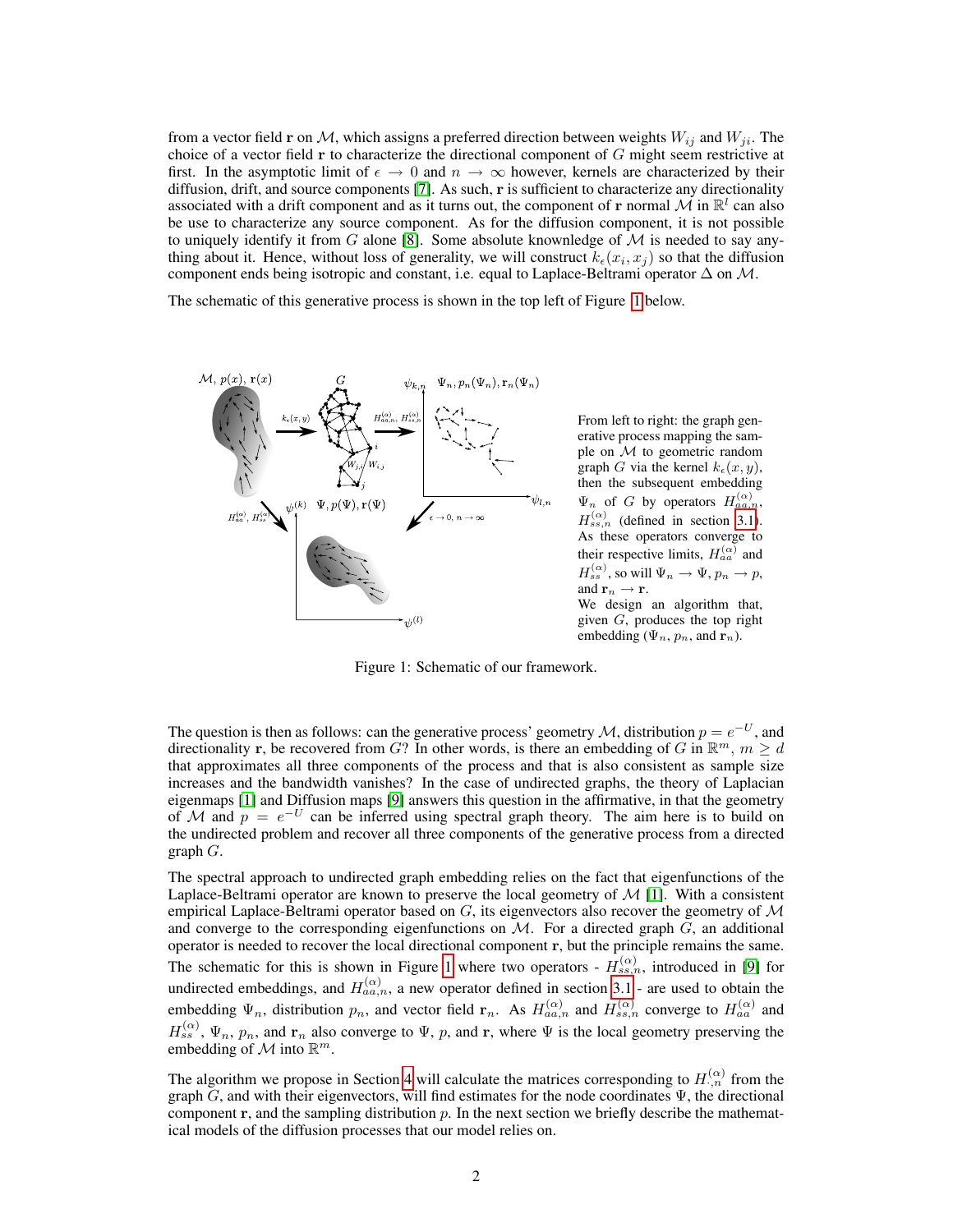## 2.1 Problem Setting

The similarity kernel  $k_{\epsilon}(x, y)$  can be used to define transport operators on M. The natural transport operator is defined by normalizing  $k_{\epsilon}(x, y)$  as

$$
T_{\epsilon}[f](x) = \int_{\mathcal{M}} \frac{k_{\epsilon}(x, y)}{p_{\epsilon}(x)} f(y) p(y) dy, \text{ where } p_{\epsilon}(x) = \int_{\mathcal{M}} k_{\epsilon}(x, y) p(y) dy.
$$
 (1)

 $T_{\epsilon}[f](x)$  represents the diffusion of a distribution  $f(y)$  by the transition density  $k_{\epsilon}(x,y)p(y) \int \int k_{\epsilon}(x,y')p(y')dy'$ . The eigenfunctions of this infinitesimal operator are the continuous limit of the eigenvectors of the transition probability matrix  $P = D^{-1}W$  given by normalizing the affinity matrix W of G by  $D = diag(W1)$  [\[10\]](#page-8-9). Meanwhile, the infinitesimal transition

$$
\frac{\partial f}{\partial t} = \lim_{\epsilon \to 0} \frac{(T_{\epsilon} - I)f}{\epsilon} \tag{2}
$$

<span id="page-2-0"></span>defines the backward equation for this diffusion process over M based on kernel  $k_{\epsilon}$ . Obtaining the explicit expression for transport operators like [\(2\)](#page-2-0) is then the main technical challenge.

## <span id="page-2-1"></span>2.2 Choice of Kernel

In order for  $T_{\epsilon}[f]$  to have the correct asymptotic form, some hypotheses about the similarity kernel  $k_{\epsilon}(x, y)$  are required. The hypotheses are best presented by considering the decomposition of  $k_{\epsilon}(x, y)$  into symmetric  $h_{\epsilon}(x, y) = h_{\epsilon}(y, x)$  and anti-symmetric  $a_{\epsilon}(x, y) = -a_{\epsilon}(y, x)$  components:

$$
k_{\epsilon}(x, y) = h_{\epsilon}(x, y) + a_{\epsilon}(x, y). \tag{3}
$$

The symmetric component  $h_{\epsilon}(x, y)$  is assumed to satisfy the following properties: 1.  $h_{\epsilon}(\|y |x||^2 = \frac{h(||y-x||^2/\epsilon)}{\epsilon^{d/2}}$ , and 2.  $h \ge 0$  and h is exponentially decreasing as  $||y-x|| \to \infty$ . This form of symmetric kernel was used in [\[9\]](#page-8-8) to analyze the diffusion map. For the asymmetric part of the similarity kernel, we assume the form

<span id="page-2-4"></span>
$$
a_{\epsilon}(x,y) = \frac{\mathbf{r}(x,y)}{2} \cdot (y-x) \frac{h(||y-x||^2/\epsilon)}{\epsilon^{d/2}},
$$
\n(4)

with  $\mathbf{r}(x, y) = \mathbf{r}(y, x)$  so that  $a_{\epsilon}(x, y) = -a_{\epsilon}(y, x)$ . Here  $\mathbf{r}(x, y)$  is a smooth vector field on the manifold that gives an orientation to the asymmetry of the kernel  $k_{\epsilon}(x, y)$ . It is worth noting that the dependence of  $\mathbf{r}(x, y)$  on both x and y implies that  $\mathbf{r} : \mathcal{M} \times \mathcal{M} \to \mathbb{R}^l$  with  $\mathbb{R}^l$  the ambient space of  $\mathcal{M}$ ; however in the asymptotic limit, the dependence in y is only important "locally" ( $x = y$ ), and as such it is appropriate to think of  $r(x, x)$  being a vector field on M. As a side note, it is worth pointing out that even though the form of  $a_{\epsilon}(x, y)$  might seem restrictive at first, it is sufficiently rich to describe any vector field. This can be seen by taking  $\mathbf{r}(x, y) = (\mathbf{w}(x) + \mathbf{w}(y))/2$  so that at  $x = y$  the resulting vector field is given by  $\mathbf{r}(x, x) = \mathbf{w}(x)$  for an arbitrary vector field  $\mathbf{w}(x)$ .

## 3 Continuous Limit of Laplacian Type Operators

We are now ready to state the main asymptotic result.

**Proposition 3.1** Let M be a compact, closed, smooth manifold of dimension d and  $k_{\epsilon}(x, y)$  an *asymmetric similarity kernel satisfying the conditions of section* [2.2,](#page-2-1) *then for any function*  $f \in$  $C^2(\mathcal{M})$ , the integral operator based on  $k_{\epsilon}$  has the asymptotic expansion

<span id="page-2-3"></span>
$$
\int_{\mathcal{M}} k_{\epsilon}(x, y) f(y) dy = m_0 f(x) + \epsilon g(f(x), x) + o(\epsilon), \tag{5}
$$

*where*

<span id="page-2-2"></span>
$$
g(f(x),x) = \frac{m_2}{2} \left( \omega(x)f(x) + \Delta f(x) + \mathbf{r} \cdot \nabla f(x) + f(x) \nabla \cdot \mathbf{r} + c(x)f(x) \right) \tag{6}
$$

and  $m_0 = \int_{\mathbb{R}^d} h(||u||^2) du$ ,  $m_2 = \int_{\mathbb{R}^d} u_i^2 h(||u||^2) du$ .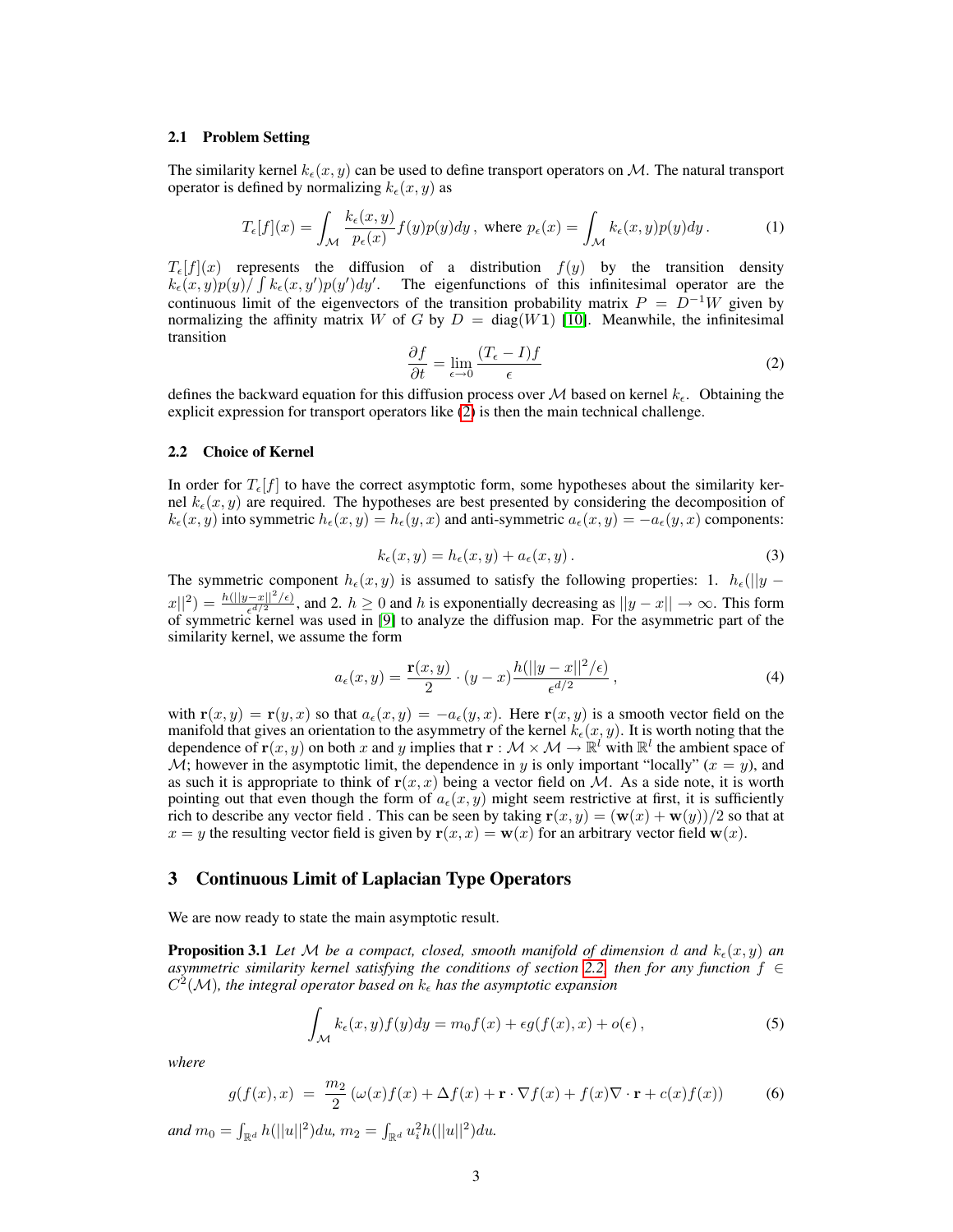The proof can be found in [\[8\]](#page-8-7) along with the definition of  $\omega(x)$  and  $c(x)$  in [\(6\)](#page-2-2). For now, it suffices to say that  $\omega(x)$  corresponds to an interaction between the symmetric kernel  $h_{\epsilon}$  and the curvature of M and was first derived in [\[9\]](#page-8-8). Meanwhile,  $c(x)$  is a new term that originates from the interaction between  $h_{\epsilon}$  and the component of r that is normal to M in the ambient space  $\mathbb{R}^{l}$ . Proposition [3.1](#page-2-3) foreshadows a general fact about spectral embedding algorithms: in most cases, Laplacian operators confound the effects of spatial proximity, sampling density and directional flow due to the presence of the various terms above.

#### <span id="page-3-0"></span>3.1 Anisotropic Limit Operators

Proposition [3.1](#page-2-3) above can be used to derive the limits of a variety of Laplacian type operators associated with spectral embedding algorithms like [\[5,](#page-8-4) [6,](#page-8-5) [3\]](#page-8-2). Although we will focus primarily on a few operators that give the most insight into the generative process and enable us to recover the model defined in Figure [1,](#page-1-0) we first present four distinct families of operators for completeness.

These operator families are inspired by the anisotropic family of operators that [\[9\]](#page-8-8) introduced for undirected graphs, which make use of anisotropic kernels of the form:

<span id="page-3-1"></span>
$$
k_{\epsilon}^{(\alpha)}(x,y) = \frac{k_{\epsilon}(x,y)}{p_{\epsilon}^{\alpha}(x)p_{\epsilon}^{\alpha}(y)},
$$
\n(7)

with  $\alpha \in [0, 1]$  where  $\alpha = 0$  is the isotropic limit. To normalize the anisotropic kernels, we need to redefine the outdegrees distribution of  $k_{\epsilon}^{(\alpha)}$  as  $p_{\epsilon}^{(\alpha)}(x) = \int_{\mathcal{M}} k_{\epsilon}^{(\alpha)}(x, y)p(y)dy$ . From [\(7\)](#page-3-1), four families of diffusion processes of the form  $f_t = H^{(\alpha)}[f](x)$  can be derived depending on which kernel is normalized and which outdegree distribution is used for the normalization. Specifically, we define transport operators by normalizing the asymmetric  $k_{\epsilon}^{(\alpha)}$  or symmetric  $h_{\epsilon}^{(\alpha)}$  kernels with the asymmetric  $p_{\epsilon}$  or symmetric  $q_{\epsilon} = \int_{\mathcal{M}} h_{\epsilon}(x, y)p(y)dy$  outdegree distribution<sup>[1](#page-3-2)</sup>. To keep track of all options, we introduce the following notation: the operators will be indexed by the type of kernel and outdegree distribution they correspond to (symmetric or asymmetric), with the first index identifying the kernel and the second index identifying the outdegree distribution. For example, the family of anisotropic limit operators introduced by [\[9\]](#page-8-8) is defined by normalizing the symmetric kernel by the symmetric outdegree distribution, hence they will be denoted as  $H_{ss}^{(\alpha)}$ , with the superscript corresponding to the anisotropic power  $\alpha$ .

Proposition 3.2 *With the above notation,*

$$
H_{aa}^{(\alpha)}[f] = \Delta f - 2(1-\alpha)\nabla U \cdot \nabla f + \mathbf{r} \cdot \nabla f \tag{8}
$$

<span id="page-3-3"></span>
$$
H_{as}^{(\alpha)}[f] = \Delta f - 2(1-\alpha)\nabla U \cdot \nabla f - cf + (\alpha - 1)(\mathbf{r} \cdot \nabla U)f - (\nabla \cdot \mathbf{r})f + \mathbf{r} \cdot \nabla f \quad (9)
$$

$$
H_{sa}^{(\alpha)}[f] = \Delta f - 2(1-\alpha)\nabla U \cdot \nabla f + (c + \nabla \cdot r + (\alpha - 1)\mathbf{r} \cdot \nabla U)f \tag{10}
$$

$$
H_{ss}^{(\alpha)}[f] = \Delta f - 2(1-\alpha)\nabla U \cdot \nabla f. \tag{11}
$$

The proof of this proposition, which can be found in [\[8\]](#page-8-7), follows from repeated application of Proposition [3.1](#page-2-3) to  $p(y)$  or  $q(y)$  and then to  $k^{\alpha}(x, y)$  or  $h^{\alpha}(x, y)$ , as well as the fact that  $\frac{1}{p_e^{\alpha}} =$  $\frac{1}{p^{-\alpha}}[1-\alpha\epsilon(\omega+\frac{\Delta p}{p}+2r\cdot\frac{\nabla p}{p}+2\nabla\cdot r+c)]+o(\epsilon).$ 

Thus, if we use the asymmetric  $k_{\epsilon}$  and  $p_{\epsilon}$ , we get  $H_{aa}^{(\alpha)}$ , defined by the advected diffusion equa-tion [\(8\)](#page-3-3). In general,  $H_{aa}^{(\alpha)}$  is not hermitian, so it commonly has complex eigenvectors. This makes embedding directed graphs with this operator problematic. Nevertheless,  $H_{aa}^{(1)}$  will play an important role in extracting the directionality of the sampling process.

If we use the symmetric kernel  $h_{\epsilon}$  but the asymmetric outdegree distribution  $p_{\epsilon}$ , we get the family of operators  $H_{sa}^{(\alpha)}$ , of which the WCut of [\[3\]](#page-8-2) is a special case ( $\alpha = 0$ ). If we reverse the above, i.e. use  $k_{\epsilon}$  and  $q_{\epsilon}$ , we obtain  $H_{as}^{(\alpha)}$ . This turns out to be merely a combination of  $H_{aa}^{(\alpha)}$  and  $H_{sa}^{(\alpha)}$ .

<span id="page-3-2"></span> $1$ The reader may notice that there are in fact eight possible combinations of kernel and degree distribution, since the anisotripic kernel [\(7\)](#page-3-1) could also be defined using a symmetric or asymmetric outdegree distribution. However, there are only four distinct asymptotic results and they are all covered by using one kernel (symmetric or asymmetric) and one degree distribution (symmetric or asymmetric) throughout.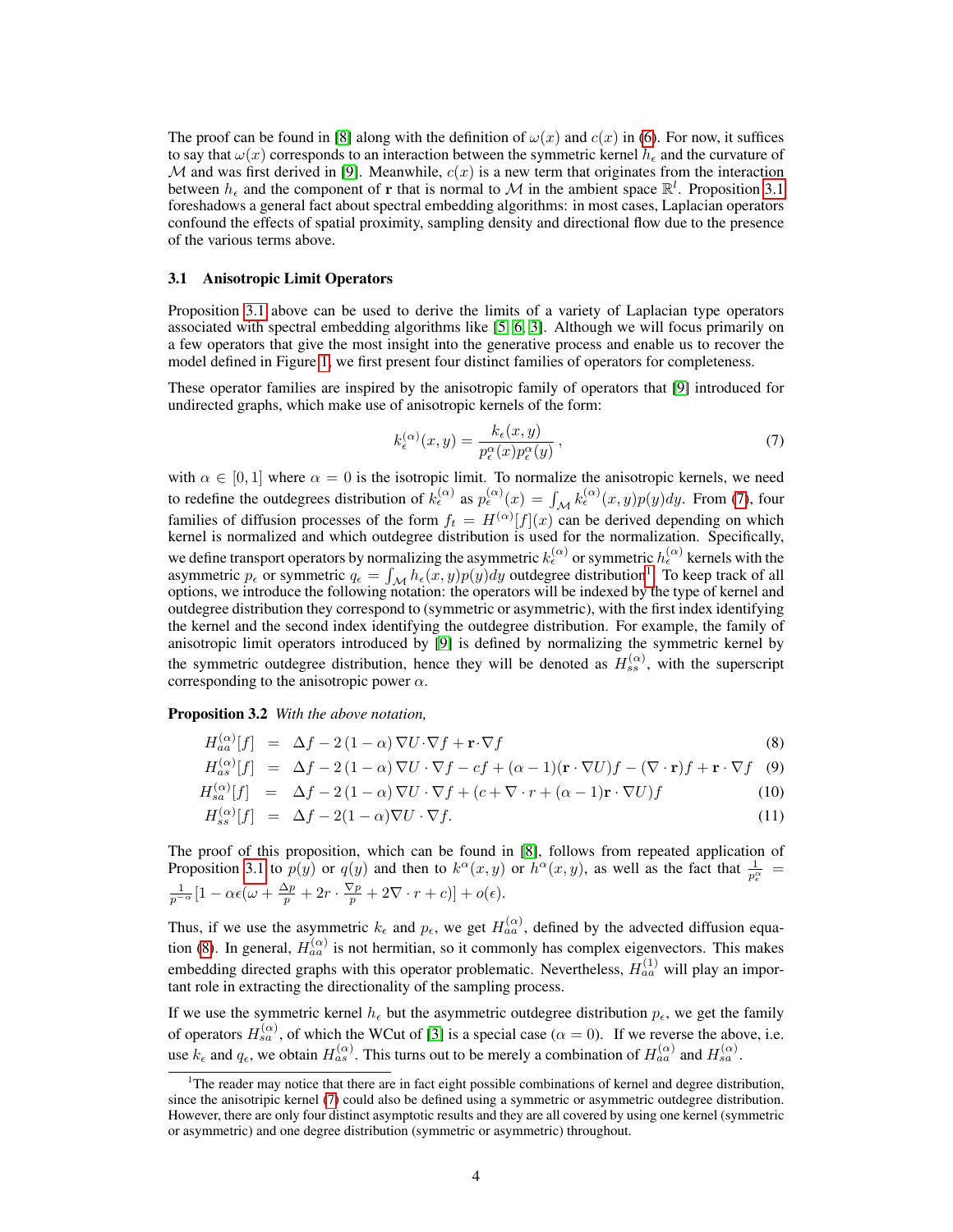## <span id="page-4-1"></span>Algorithm 1 Directed Embedding

**Input:** Affinity matrix  $W_{i,j}$  and embedding dimension  $m$ ,  $(m \ge d)$ 1.  $S \leftarrow (W + W^T)/2$  (Steps 1–6 estimate the coordinates as in [\[11\]](#page-8-10)) 2.  $q_i \leftarrow \sum_{j=1}^n S_{i,j}$ ,  $Q = diag(q)$ 3.  $V \leftarrow Q^{-1}SQ^{-1}$ 4.  $q_i^{(1)} \leftarrow \sum_{j=1}^n V_{i,j}, \ Q^{(1)} = diag(q^{(1)})$ 5.  $H_{ss,n}^{(1)} \leftarrow Q^{(1)^{-1}}V$ 6. Compute the  $\Psi$  the  $n \times (m+1)$  matrix with orthonormal columns containing the  $m+1$  largest right eigenvector (by eigenvalue) of  $H_{ss,n}^{(1)}$  as well as the  $\Lambda$  the  $(m+1)\times(m+1)$  diagonal matrix of eigenvalues. Eigenvectors 2 to  $m + 1$  from  $\Psi$  are the m coordinates of the embedding. 7. Compute  $\pi$  the left eigenvector of  $H_{ss,n}^{(1)}$  with eigenvalue 1. (*Steps 7–8 estimate the density*) 8.  $\pi \leftarrow \pi / \sum_{i=1}^{n} \pi_i$  is the density distribution over the embedding. 9.  $p_i \leftarrow \sum_{j=1}^{n} W_{i,j}$ ,  $P = diag(p)$  (*Steps 9–13 estimate the vector field* **r**) 10.  $T \leftarrow P^{-1}WP^{-1}$ 11.  $p_i^{(1)} \leftarrow \sum_{j=1}^n T_{i,j}, \ P^{(1)} = diag(p^{(1)})$ 12.  $H_{aa,n}^{(1)}$  ←  $P^{(1)^{-1}}$ *T* 13.  $R \leftarrow (H_{aa,n}^{(1)} - H_{ss,n}^{(1)}) \Psi/2$ . Columns 2 to  $m + 1$  of R are the vector field components in the direction of the corresponding coordinates of the embedding.

Finally, if we only consider the symmetric kernel  $h_\epsilon$  and degree distribution  $q_\epsilon$ , we recover  $H_{ss}^{(\alpha)}$ , the anisotropic kernels of [\[9\]](#page-8-8) for symmetric graphs. This operator for  $\alpha = 1$  is shown to separate the manifold from the probability distribution [\[11\]](#page-8-10) and will be used as part of our recovery algorithm.

## <span id="page-4-0"></span>4 Isolating the Vector Field r

Our aim is to esimate the manifold M, the density distribution  $p = e^{-U}$ , and the vector field r. The first two components of the data can be recovered from  $H_{ss}^{(1)}$  as shown in [\[11\]](#page-8-10) and summarized in Algorithm [1.](#page-4-1)

At this juncture, one feature of generative process is missing: the vector field r. The natural approach for recovering **r** is to isolate the linear operator **r**  $\cdot \nabla$  from  $H_{aa}^{(\alpha)}$  by substracting  $H_{ss}^{(\alpha)}$ :

<span id="page-4-2"></span>
$$
H_{aa}^{(\alpha)} - H_{ss}^{(\alpha)} = \mathbf{r} \cdot \nabla \,. \tag{12}
$$

The advantage of recovering r in operator form as in [\(12\)](#page-4-2) is that r · ∇ is *coordinate free*. In other words, as long as the chosen embedding of M is diffeomorphic to  $\mathcal{M}^2$  $\mathcal{M}^2$ , [\(12\)](#page-4-2) can be used to express the component of r that lies in the tangent space  $T\mathcal{M}$ , which we denote by  $\mathbf{r}_{||}$ .

Specifically, let  $\Psi$  be a diffeomorphic embedding of M ; the component of r along coordinate  $\psi_k$  is then given by  $\mathbf{r} \cdot \nabla \psi_k = r_k$ , and so, in general,

<span id="page-4-4"></span>
$$
\mathbf{r}_{\parallel} = \mathbf{r} \cdot \nabla \Psi. \tag{13}
$$

The subtle point that only r<sub>||</sub> is recovered from [\(13\)](#page-4-4) follows from the fact that the operator  $\mathbf{r} \cdot \nabla$  is only defined along  $M$  and hence any directional derivative is necessarily along  $T M$ .

Equation [\(13\)](#page-4-4) and the previous observations are the basis for Algorithm [1,](#page-4-1) which recovers the three important features of the generative process for an asymmetric graph with affinity matrix W.

A similar approach can be employed to recover  $c + \nabla \cdot \mathbf{r}$ , or simply  $\nabla \cdot \mathbf{r}$  if r has no component perpendicular to the tangent space TM (meaning that  $c \equiv 0$ ). Recovering  $c + \nabla \cdot \mathbf{r}$  is achieved by taking advantage of the fact that

$$
(H_{sa}^{(1)} - H_{ss}^{(1)}) = (c + \nabla \cdot \mathbf{r}), \qquad (14)
$$

<span id="page-4-3"></span><sup>&</sup>lt;sup>2</sup>A diffeomorphic embedding is guaranteed by using the eigendecomposition of  $H_{ss}^{(1)}$ .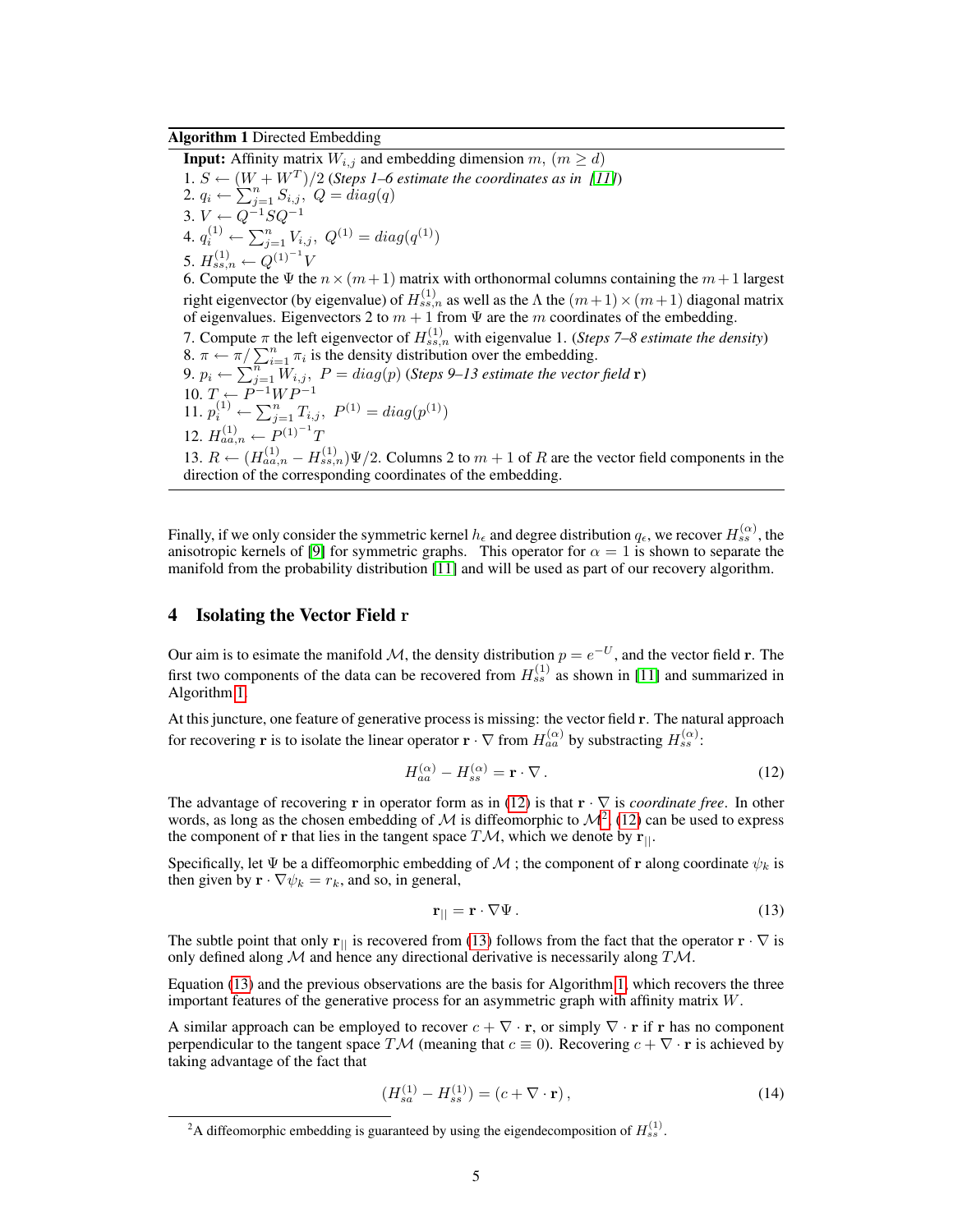which is a diagonal operator. Taking into account that for finite  $n (H_{sa,n}^{(1)} - H_{ss,n}^{(1)})$  is not perfectly diagonal, using  $\psi_n \equiv 1_n$  (vector of ones), i.e.  $(H_{sa,n}^{(1)} - H_{ss,n}^{(1)})[1_n] = (c_n + \nabla \cdot \mathbf{r}_n)$ , has been found empirically to be more stable than simply extracting the diagonal of  $(H_{sa,n}^{(1)} - H_{ss,n}^{(1)})$ .

# <span id="page-5-1"></span>5 Experiments

Artificial Data For illustrative purposes, we begin by applying our method to an artificial example. We use the planet Earth as a manifold with a topographic density distribution, where sampling probability is proportional to elevation. We also consider two vector fields: the first is parallel to the line of constant latitude and purely tangential to the sphere, while the second is parallel to the line of constant longitude with a component of the vector field perpendicular to the manifold. The true model with constant latitude vector field is shown in Figure [2,](#page-5-0) along with the estimated density and vector field projected on the true manifold (sphere).



<span id="page-5-0"></span>Figure 2: (a): Sphere with latitudinal vector field, i.e East-West asymmetry, with  $W_{ew} > W_{we}$  if node w lies to the West of node e. The graph nodes are sampled non-uniformly, with the topographic map of the world as sampling density. We sample  $n = 5000$  nodes, and observe only the resulting W matrix, but not the node locations. From  $W$ , our algorithm estimates the sample locations (geometry), the vector field (black arrows) generating the observed asymmetries, and the sampling distribution at each data point (colormap). (b) Vector fields on a spherical region (blue), and their estimates (red): latitudinal vector field tangent to the manifold (left) and longitudinal vector field with component perpendicular to manifold tangent plane (right).

Both the estimated density and vector field agree with the true model, demonstrating that for artificial data, the recovery algorithm [1](#page-4-1) performs quite well. We note that the estimated density does not recover all the details of the original density, even for large sample size (here  $n = 5000$  with  $\epsilon =$ 0.07). Meanwhile, the estimated vector field performs quite well even when the sampling is reduced to  $n = 500$  with  $\epsilon = 0.1$ . This can be seen in Figure [2,](#page-5-0) b, where the true and estimated vector fields are superimposed. Figure [2](#page-5-0) also demonstrates how  $\mathbf{r} \cdot \nabla$  only recovers the tangential component of r. The estimated geometry is not shown on any of these figures, since the success of the diffusion map in recovering the geometry for such a simple manifold is already well established [\[2,](#page-8-1) [9\]](#page-8-8).

Real DataThe National Longitudinal Survey of Youth (NLSY) 1979 Cohort is a representative sample of young men and women in the United States who were followed from 1979 to 2000 [\[12,](#page-8-11) [13\]](#page-8-12). The aim here is to use this survey to obtain a representation of the job market as a diffusion process over a manifold.

The data set consists of a sample of 7,816 individual career sequences of length 64, listing the jobs a particular individual held every quarter between the ages of 20 and 36. Each *token* in the sequence identifies a job. Each job corresponds to an *industry* × *occupation* pair. There are 25 unique industry and 20 unique occupation indices. Out of the 500 possible pairings, approximately 450 occur in the data, with only 213 occurring with sufficient frequency to be included here. Thus, our graph  $G$  has 213 nodes - the jobs - and our observations consist of 7,816 walks between the graph nodes.

We convert these walks to a directed graph with *affinity matrix*  $W$ . Specifically,  $W_{ij}$  represents the number of times a transition from job  $i$  to job  $j$  was observed (Note that this matrix is *asymmetric*,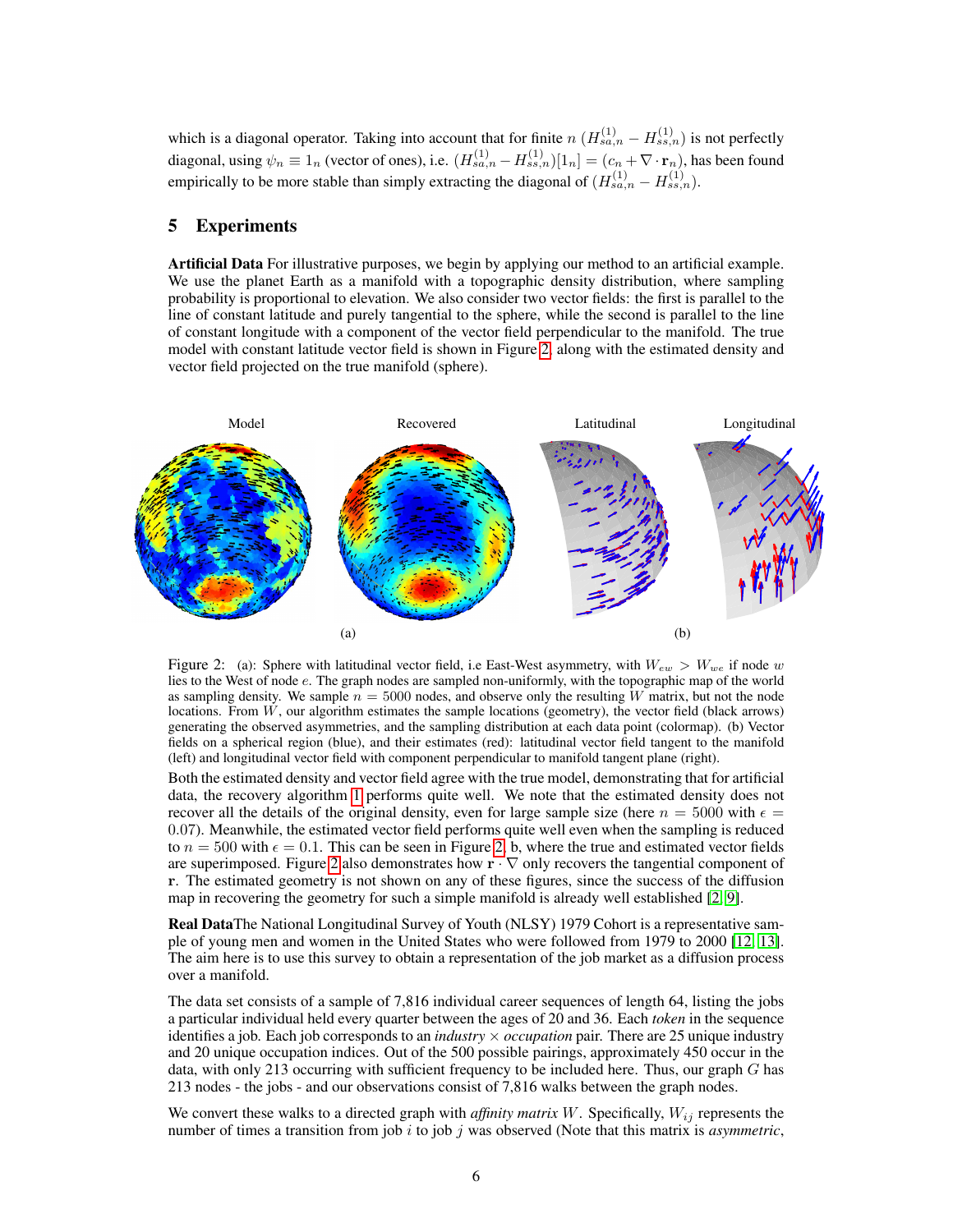i.e  $W_{ij} \neq W_{ji}$ ). Normalizing each row i of W by its outdegree  $d_i$  gives  $P = \text{diag}(d_i)^{-1}W$ , the non-parametric maximum likelihood estimator for the Markov chain over G for the progression of career sequences. This Markov chain has as limit operator  $H_{aa}^{(0)}$ , as the granularity of the job market increases along with the number of observations. Thus, in trying to recover the geometry, distribution and vector field, we are actually interested in estimating the full advective effect of the diffusion process generated by  $H_{aa}^{(0)}$ ; that is, we want to estimate  $\mathbf{r} \cdot \nabla - 2\nabla U \cdot \nabla$  where we can use  $-2\nabla U \cdot \nabla = H_{ss}^{(0)} - H_{ss}^{(1)}$  to complement Algorithm [1.](#page-4-1)



<span id="page-6-0"></span>Figure 3: Embedding the job market along with field  $\mathbf{r} - 2\nabla U$  over the first two non-constant eigenvectors. The color map corresponds to the mean monthly wage in dollars (a) and to the female proportion (b) for each job.

We obtain an embedding of the job market that describes the relative position of jobs, their distribution, and the natural time progression from each job. Of these, the relative position and natural time progression are the most interesting. Together, they summarize the job market dynamics by describing which jobs are naturally "close" as well as where they can lead in the future. From a public policy perspective, this can potentially improve focus on certain jobs for helping individuals attain better upward mobility.

The job market was found to be a high dimensional manifold. We present only the first two dimensions, that is, the second and third eigenvectors of  $H_{ss}^{(0)}$ , since the first eigenvector is uninformative (constant) by construction. The eigenvectors showed correlation with important demographic data, such as wages and gender. Figure [3](#page-6-0) displays this two-dimensional sub-embedding along with the directional information  $\mathbf{r} - 2\nabla U$  for each dimension. The plot shows very little net progression toward regions of increasing mean salary<sup>[3](#page-6-1)</sup>. This is somewhat surprising, but it is easy to overstate this observation: diffusion alone would be enough to move the individuals towards higher salary. What Figure [3](#page-6-0) (a) suggests is that there appear to be no "external forces" advecting individuals towards higher salary. Nevertheless, there appear to be other external forces at play in the job market: Figure [3](#page-6-0) (b), which is analogous to Figure [3](#page-6-0) (a), but with gender replacing the salary color scheme, suggests that these forces push individuals towards greater gender differentiation. This is especially true amongst male-dominated jobs which appear to be advected toward the left edge of the embedding. Hence, this simple analysis of the job market can be seen as an indication that males and females tend to move away from each other over time, while neither seems to have a monopoly on high- or low- paying jobs.

## 6 Discussion

This paper makes three contributions: (1) it introduces a manifold-based generative model for directed graphs with weighted edges, (2) it obtains asymptotic results for operators constructed from the directed graphs, and (3) these asymptotic results lead to a natural algorithm for estimating the model.

<span id="page-6-1"></span><sup>&</sup>lt;sup>3</sup>It is worth noting that in the NLSY data set, high paying jobs are teacher, nurse and mechanic. This is due to the fact that the career paths observed stop at at age 36, which is relatively early in an individual's career.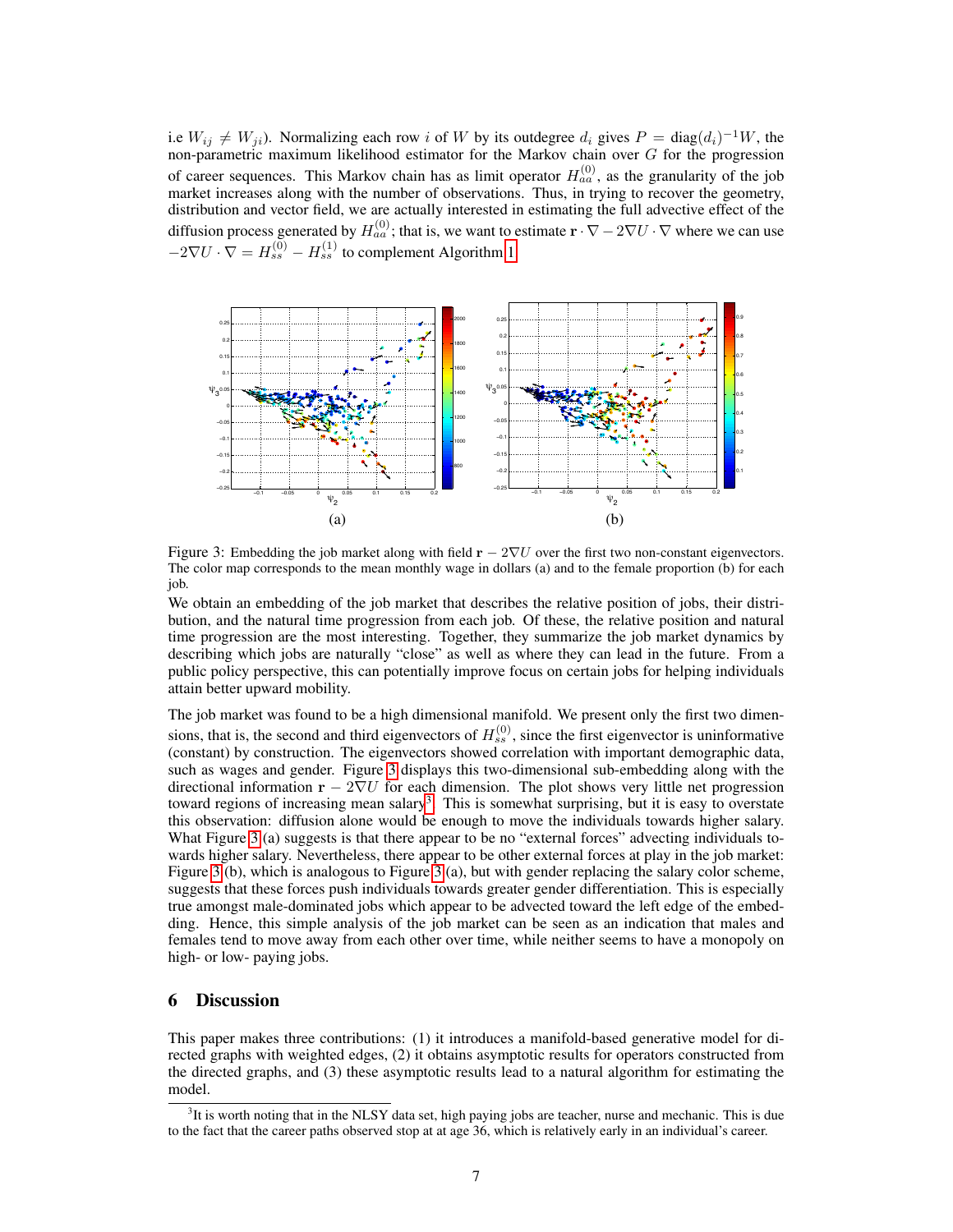Generative Models that assume that data are sampled from a manifold are standard for undirected graphs, but to our knowledge, none have yet been proposed for directed graphs. When  $W$  is symmetric, it is natural to assume that it depends on the points' proximity. For asymmetric affinities W, one must include an additional component to explain the asymmetry. In the asymptotic limit, this is tantamount to defining a vector field on the manifold.

**Algorithm** We have used from [\[9\]](#page-8-8) the idea of defining anisotropic kernels (indexed by  $\alpha$ ) in order to separate the density  $p$  and the manifold geometry  $M$ . Also, we adopted their general assumptions about the symmetric part of the kernel. As a consequence, the recovery algorithm for p and  $\mathcal M$  is identical to theirs.

However, insofar as the *asymmetric part* of the kernel is concerned, everything, starting from the definition and the introduction of the vector field  $r$  as a way to model the asymmetry, through the derivation of the asymptotic expression for the symmetric plus asymmetric kernel, is new. We go significantly beyond the elegant idea of [\[9\]](#page-8-8) regarding the use of anisotropic kernels by analyzing the four distinct renormalizations possible for a given  $\alpha$ , each of them combining different aspects of  $\mathcal{M}, p$  and r. Only the successful (and novel) combination of two different anisotropic operators is able to recover the directional flow r.

Algorithm 1 is natural, but we do not claim it is the only possible one in the context of our model. For instance, we can also use  $H_{sa}^{(\alpha)}$  to recover the operator  $\nabla \cdot \mathbf{r}$  (which empirically seems to have worse numerical properties than  $\mathbf{r} \cdot \nabla$ ). In the National Longitudinal Survery of Youth study, we were interested in the whole advective term, so we estimated it from a different combination of operators. Depending on the specific question, other features of the model could be obtained

Limit Results Proposition [3.1](#page-2-3) is a general result on the asymptotics of asymmetric kernels. Recovering the manifold and r is just one, albeit the most useful, of the many ways of exploiting these results. For instance,  $H_{sa}^{(0)}$  is the limit operator of the operators used in [\[3\]](#page-8-2) and [\[5\]](#page-8-4). The limit analysis could be extended to other digraph embedding algorithms such as [\[4,](#page-8-3) [6\]](#page-8-5).

How general is our model? Any kernel can be decomposed into a symmetric and an asymmetric part, as we have done. The assumptions on the symmetric part h are standard. The paper of [\[7\]](#page-8-6) goes one step further from these assumptions; we will discuss it in relationship with our work shortly. The more interesting question is how limiting are our assumptions regarding the choice of kernel, especially the asymmetric part, which we parameterized as  $a_{\epsilon}(x, y) = \mathbf{r}/2 \cdot (y - x) h_{\epsilon}(x, y)$  in [\(4\)](#page-2-4). In the asymptotic limit, this choice turns out to be fully general, at least up to the identifiable aspects of the model. For a more detailed discussion of this issue, see [\[8\]](#page-8-7).

In [\[7\]](#page-8-6), Ting, Huang and Jordan presented asymptotic results for a general family of kernels that includes asymmetric and random kernels. Our  $k_{\epsilon}$  can be expressed in the notation of [\[7\]](#page-8-6) by taking  $w_x(y) \leftarrow 1+\mathbf{r}(x, y) \cdot (y-x), r_x(y) \leftarrow 1, K_0 \leftarrow h, h \leftarrow \epsilon$ . Their assumptions are more general than the assumptions we make here, yet our model is general up to what can be identified from  $G$  alone. The distinction arises because [\[7\]](#page-8-6) focuses on the graph construction methods from an observed sample of M, while we focus on explaining an *observed directed graph* G through a manifold generative process. Moreover, while the [\[7\]](#page-8-6) results *can* be used to analyze data from directed graphs, they differ from our Proposition [3.1.](#page-2-3) Specifically, with respect to the limit in Theorem 3 from [\[7\]](#page-8-6), we obtain the additional source terms  $f(x)\nabla \cdot \mathbf{r}$  and  $c(x)f(x)$  that follow from not enforcing conservation of mass while defining operators  $H_{sa}^{(\alpha)}$  and  $H_{as}^{(\alpha)}$ .

We applied our theory of directed graph embedding to the analysis of the career sequences in Section [5,](#page-5-1) but asymmetric affinity data abound in other social contexts, and in the physical and life sciences. Indeed, any "similarity" score that is obtained from a likelihood of the form  $W_{vu}$  =likelihood( $u|v$ ) is generally asymmetric. Hence our methods can be applied to study not only social networks, but also patterns of human movement, road traffic, and trade relations, as well as alignment scores in molecular biology. Finally, the physical interpretation of our model also makes it naturally applicable to physical models of flows.

#### Acknowledgments

This research was partially supported by NSW awards IIS-0313339 and IIS-0535100.